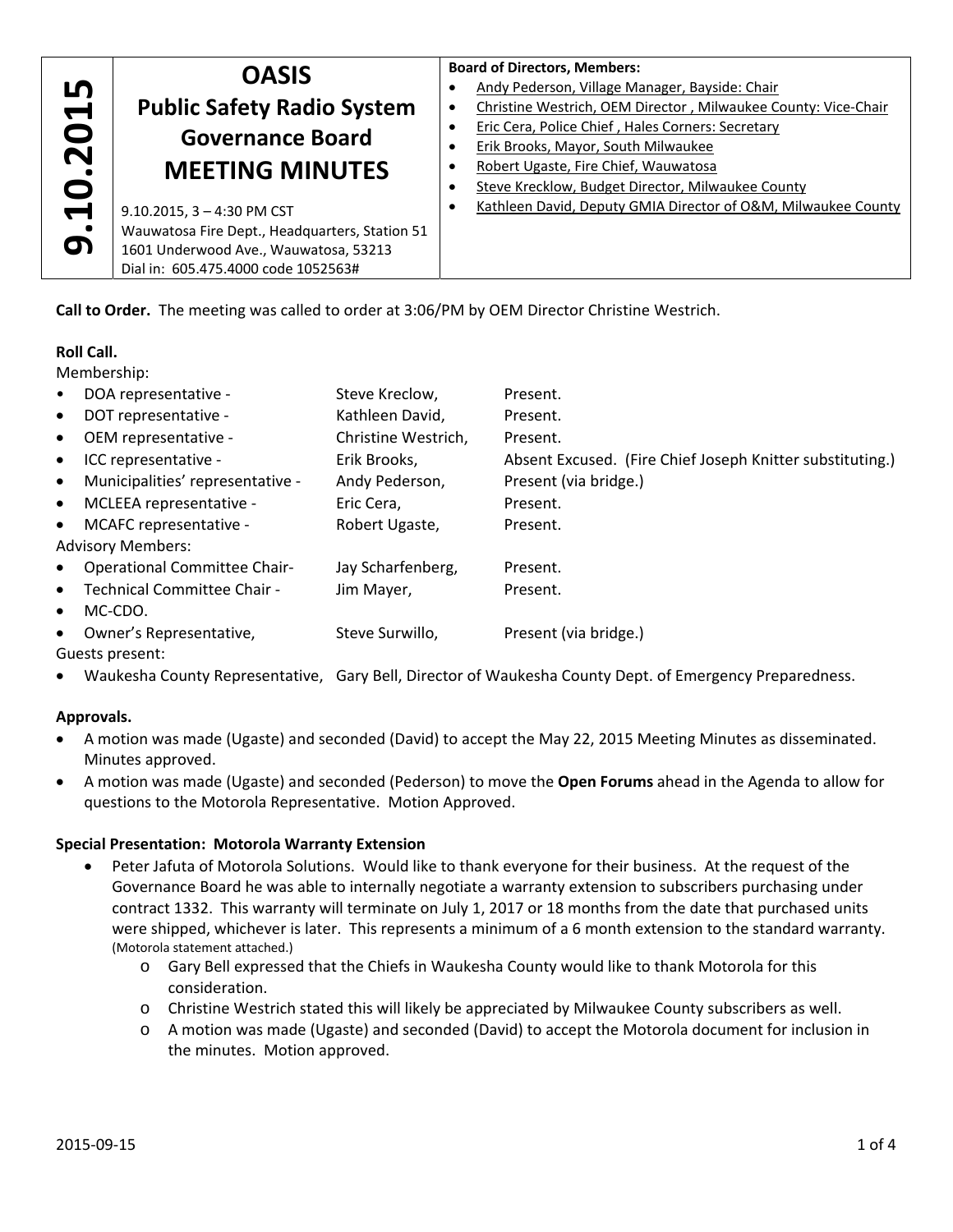## **Open Forum: Members and Non‐Members.**

- Gary Bell ‐ there has been an issue with the 6500 series causing interference in their command vehicle. The problem is prevalent in conventional mode. It may be related to the close frequency of channels. What will occur is that one radio will push others off the system. The user will see an "Out of Range" message.
	- o Peter Jafuta ‐ Motorola is aware of the problem and engineers are seeking to identify the root cause.

o Gary Bell and Peter Jafuta ‐ Intermediate solutions are to change back to old mobiles and/or to increase the distance between antennas.

- o Jim Mayer Long term solutions may be changing channel locations in the 700 frequency.
- $\circ$  This issue is going before the Technical and Operations Committees on September 24<sup>th</sup>. Motorola Solutions will be present for the discussion.
- Pater Jafuta Motorola Solutions is working with WISCOM and WISCOM's primary vendor to troubleshoot some issues and optimize the system in the local area. Motorola recognizes this as a tremendous opportunity to assure a robust coordinated resource for public safety on both radio systems.

## **Officer Reports.**

- Christine Westrich ‐ IGA's are in existence for all jurisdictions except the City of Greenfield and the City of Milwaukee.
	- o Robert Ugaste ‐ Municipalities will need signed copies of the IGA for their records.
	- o Christine Westrich ‐ The City of Milwaukee has requested a presentation on the radio system.
- Project Updates:
	- **o** Steve Surwillo ‐ Service and Maintenance contract negotiations finishing up. It appears that:
		- **E** Clyde will remain the "face" of operations.
		- **The County will have autonomy to maintain the backend with Schaumberg oversight.**
		- Costs have been established 10 years out.
			- $\checkmark$  Christine Westrich First year, 2017, will be \$800,000.
	- **o** Christine Westrich Outreach meetings are in progress.
		- Greendale, West Milwaukee, and South Milwaukee are on deck.
		- **Scott Grahn from Bayside is being recruited to assist with the remaining North Shore communities.**
		- **Three things will be required after individual outreach meetings:** 
			- $\checkmark$  Accurate Subscriber Counts.
			- $\checkmark$  Local Fleetmap.
			- $\checkmark$  Identification of dead sites with the current system.
	- **o** Steve Surwillo Tower permitting. The delay in the project schedule was due to an ordinance requiring zoning approval for any structure above 85 feet. This includes the Engine 38 and McKinley towers. Erik Brooks and the Milwaukee Fire Department are expected to advocate for the approval.
	- **o** Christine Westrich The current project schedule is:
		- **Feb 2016: New dispatch center connections to WCRS**
		- Feb-Mar 2016: Motorola and OEM verify WCRS connections
		- Apr-May 2016: Operational cutover to WCRS connections
		- Feb-May 2016: Current T1 connections to County & NEW connection to WCRS operating in parallel
		- Jun-Jul 2016: Transition user radios to OASIS
		- Approximately mid-2017: Cutover to MCC7500's required for wireline consoles

#### **Committee Reports.**

- Technical Committee Report. Jim Mayer ‐
	- **o** Since the last Executive meeting Tech has met twice.
	- **o** Tech has developed nine documents as a precursor to the system manual.
		- These are nearly ready for approval by the Executive Committee.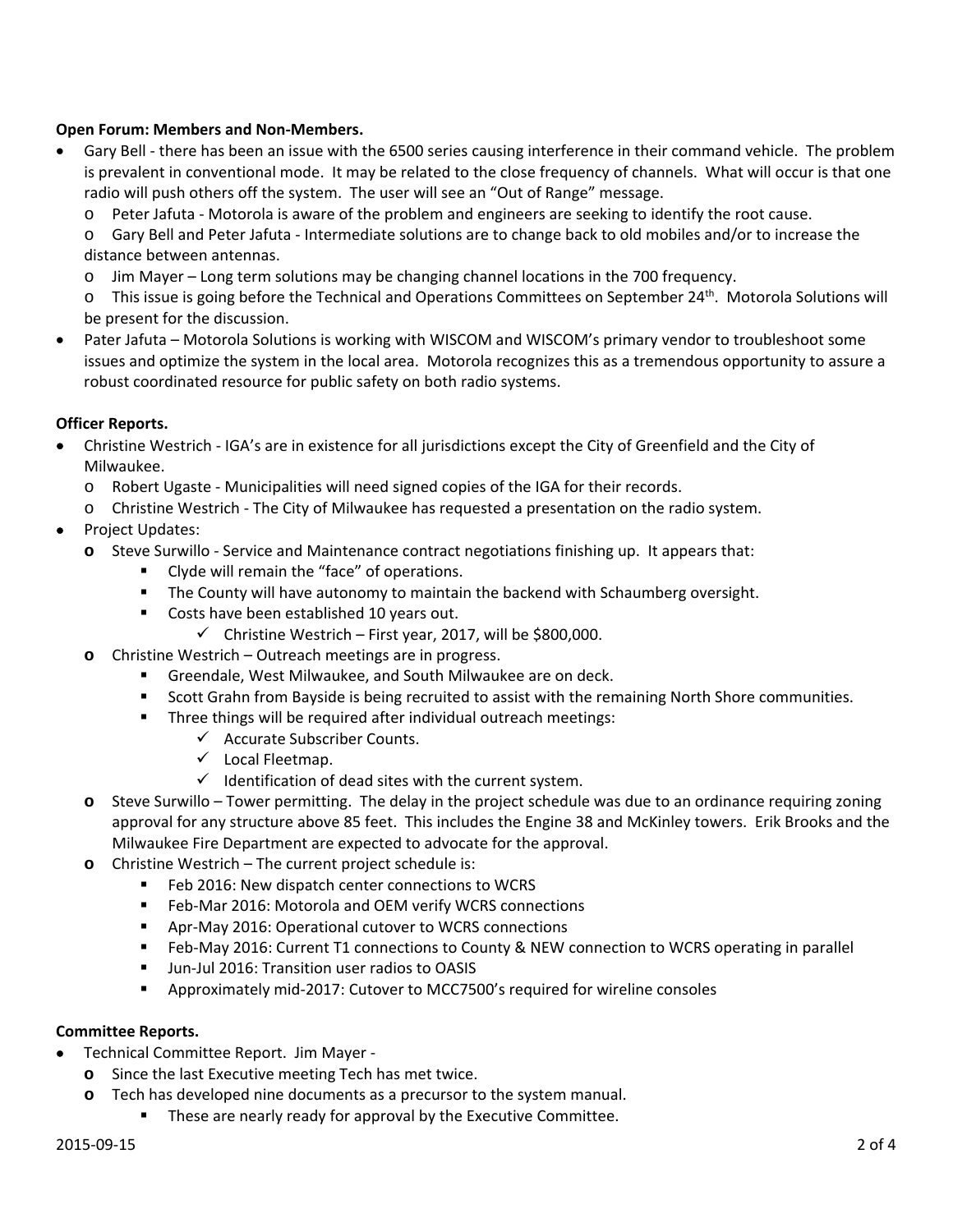- **o** A decision was made regarding Testing for acceptance.
	- A presentation was held and a very detailed meeting ensued.
	- Group consensus was to wait until leaf out.
- **o** The next meeting will be September 24<sup>th</sup> at General Mitchell International Airport.
- Operations Committee Report. Jay Scharfenberg
	- o The Committee has suggested that Motorola's proprietary encryption should not be utilized on the system.
		- **This suggestion will be reviewed by the Technical Committee.**
		- **This allows the opportunity for other brand radios may be used on the system.**
		- AES is the suggested alternative as it is the P25 standard.
	- System Key Sub‐Committee Report. Steve Surwillo –

**o** Motorola offered to provide remote programming software it already has.

- **o** Waukesha County Radio Services is approved as a beta tester for user programming software.
	- This solution would require a one to two year testing period.
	- Gary Bell Waukesha County I.T., Waukesha County Radio Management, and MTOG are working together with Motorola trying and testing functions.
		- $\checkmark$  Steve Miller from Waukesha County Radio Management is a member of MTOG. MTOG is a very beneficial group to be affiliated with. Shameless plug, join MTOG.

#### **Old Business.**

- Christine Westrich ‐ Radio Board appointment letters are forthcoming from the County Executive.
- Christine Westrich Amendment 1 of the IGA. The approved cover letter is being sent to reflect the change in the IGA from Milwaukee County Public Safety Radio System to the new OASIS (Organization of Affiliated Secure Interoperable RF Subsystems.) Included in that letter is an address correction and correcting Milwaukee County Representative Board position of Chief Information Officer (CIO) to Department of Transportation (DOT) Representative.
- Christine Westrich ‐ Invoice template is complete. Erik Viel is out on paternity leave and invoices will go out upon his return.
- Steve Surwillo, Jim Mayer Definition of billable radio. Distinguishing item is the unit I.D. which is linked to physical transmitter only. This excludes items like an I.S.S.I. The Tech and Ops Committees have approved the definition as listed at Note 1 in the draft document *Position on OASIS Radio System Usage Fee Policy.* (Document Attached)
	- o **ACTION ITEM ‐** A motion to approve (Knitter) and seconded (Ugaste) Note number 1 of draft document *Position on OASIS Radio System Usage Fee Policy* as written for inclusion in said document and Amendment 2. Unanimously approved.
- Joe Knitter Regarding *Position on OASIS Radio System Usage Fee Policy* Note number 4, can "departments" be changed to clearly indicate departments within Milwaukee County government. Christine Westrich ‐ yes.
- Steve Surwillo A process is being developed to formalize the recordings of Committee meetings. It is anticipated that it will follow the ARMOR model.

#### **New Business.**

- Christine Westrich Note that Exhibit A of the IGA can be edited by individual users. This is expressed in section 1.1.b. This precludes issues when the need arises to change radio counts and allows for the inclusion of new groups sponsored by users such as public health.
- Christine Westrich The draft document entitled *Position on OASIS Radio System Usage Fee Policy* was authored in response to inquiries of retroactive billing. Robert Ugaste ‐ Suggests editing one line of the document beginning, "The Governing Board upheld…" as it suggests the Board chose not to completely eliminate fees as this is not correct. Discussion – majority agree with this interpretation. Christine Westrich – edit will be made and resubmitted for approval.
- Christine Westrich Municipalities may sponsor entities within their jurisdiction for inclusion in the system. Municipalities will be billed for entities sponsored. It is the decision and responsibility of the sponsor to recover associated costs from the sponsored entity.

### 2015‐09‐15 3 of 4